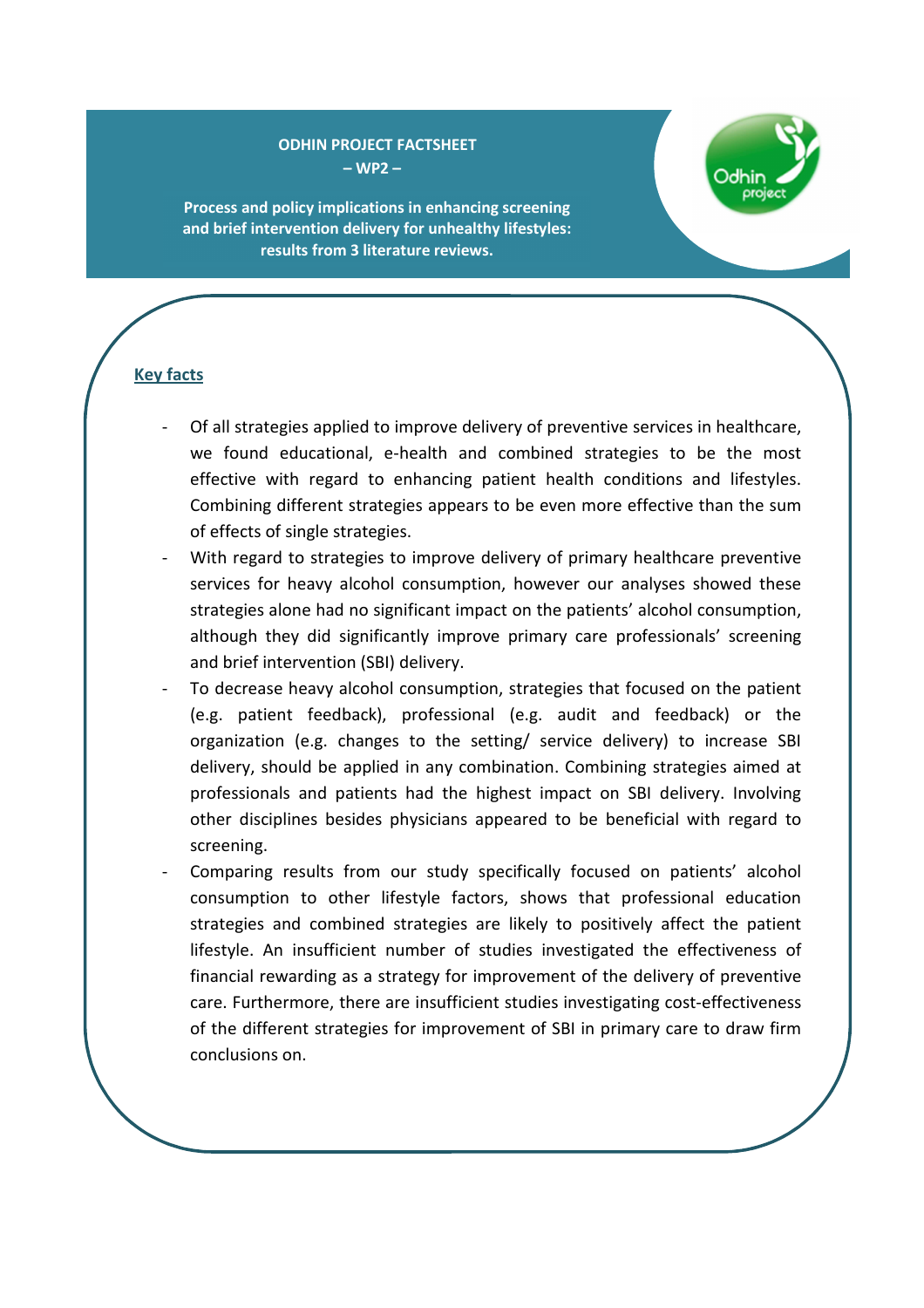



### **Background**

Unhealthy life habits contribute to many non-communicable diseases, which imply a high disease burden for patients as well as a high use of healthcare. Previous reviews have shown that a variety of strategies aiming at integrating lifestyle interventions in primary care results in small to moderate improvements of provider and patient behaviour. The overall objective of this study is to bridge the gap between evidence based clinical research and everyday clinical practice by building a knowledge base on how screening and brief interventions (SBI) for lifestyle issues can be successfully disseminated and integrated in everyday routine practice. This set of reviews attempts to gain insight in the determinants affecting lifestyle behaviours, with heavy alcohol consumption as a case study in one of the reviews.

### **Methodology of work**

In the first review we included reviews on the (cost-) effectiveness of 1) educational, financial reimbursement and combined strategies on lifestyle and prevention, which were aimed at health professionals, and 2) ehealth strategies on lifestyle and prevention for patients/citizens. Secondly, we conducted a systematic review of trials on integrating SBI for heavy alcohol consumption in primary healthcare. Thirdly, results of this second review were compared with other reviews on three lifestyle issues; smoking, non-exercise and unhealthy diet.

## **Results 1st review**

The review of reviews showed that none of the categories of educational, financial, e-health or combined strategies was consistent in its effects on changing professional or patient behaviour. Nevertheless, we saw that combining different strategies appears to be more effective than the sum of effects of single strategies, especially when strategies were fine-tuned to identified barriers for use in daily practice. Furthermore, the evidence showed moderate positive effects of educational and e-health strategies on integrating delivery of healthcare preventive services and on health outcomes. The effect of financial reimbursement strategies remains inconclusive and needs further investigation.

## **Results 2nd review**

The results from the review of trials confirmed our presumption that several strategies significantly increased the SBI uptake by healthcare providers. With regard to patients' alcohol consumption we saw a positive trend which however was not statistically significant. Combining strategies aimed at different groups simultaneously, i.e. professional and/or organisational and/or patient oriented strategies, seem to have strongest effects on patients' alcohol consumption. Regarding SBI delivery, combining strategies aimed at professional with strategies aimed at patients had highest impact. Involving other types of professionals besides physicians also was beneficial for screening delivery. Combining strategies was especially effective for increasing the application of brief interventions.

# **Results 3rd review**

Comparing results of the review of trials on integrating SBI for heavy alcohol consumption, to reviews of trials on integrating preventive services for smoking, non-exercise and unhealthy diet, indicated 1) The use of electronic medical records showed positive trends with regard to improving preventive care, but were not statistically significant in either of the studies from the review of trials as well as from this comparative review; 2) Both reviews showed a strong effectiveness of combined strategies; 3) Both reviews showed that